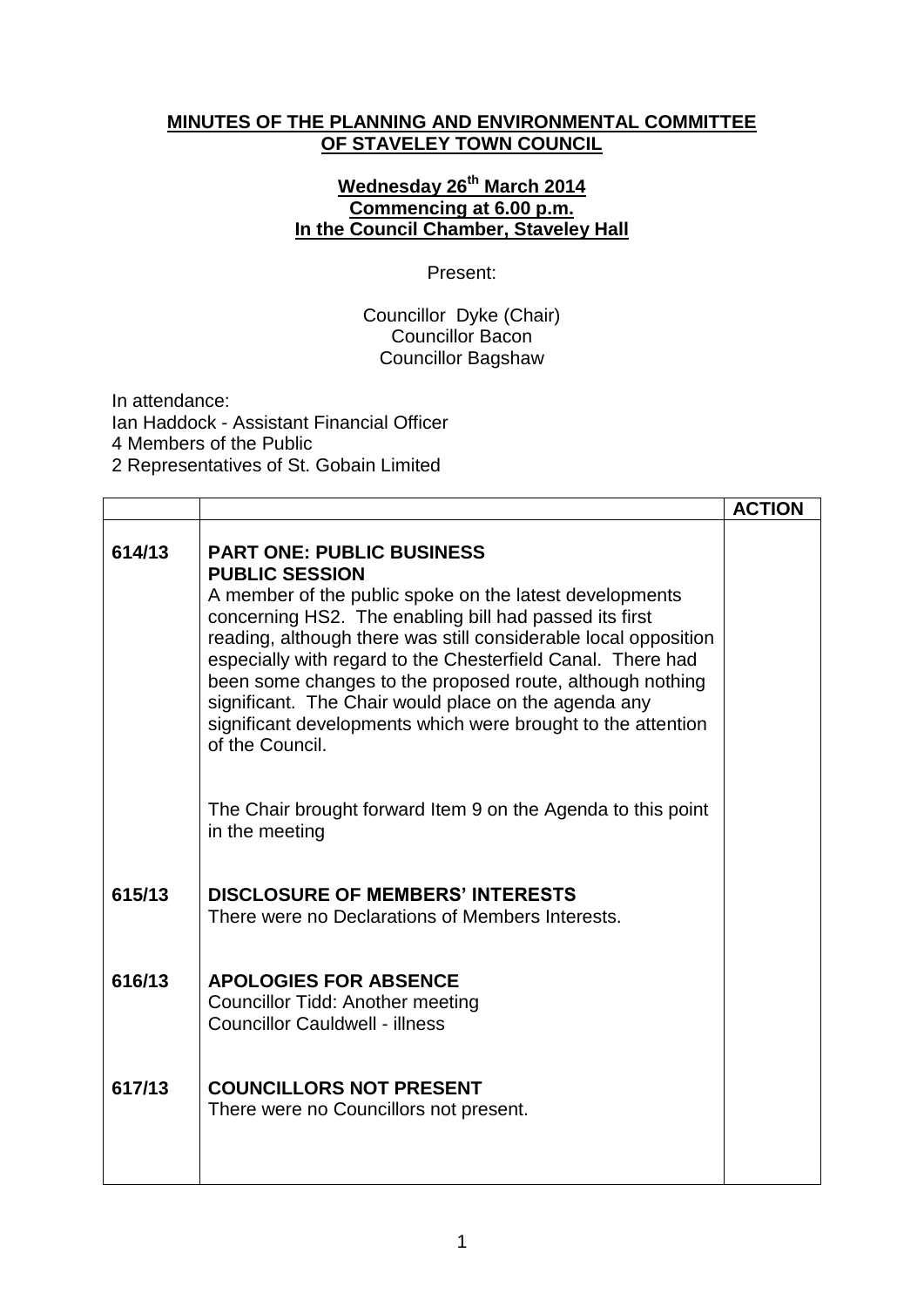| 618/13 | <b>STAVELEY WORKS SITE</b>                                                                                              |  |
|--------|-------------------------------------------------------------------------------------------------------------------------|--|
|        | Alun Hayes and Sophie Taylor from St. Gobain gave a                                                                     |  |
|        | presentation to the meeting outlining the proposals for the                                                             |  |
|        | remediation of part of the Staveley Works Site. The section                                                             |  |
|        | of the site was that owned by St. Gobain, the rest of the site                                                          |  |
|        | belonged to Chatsworth estates. The presentation was part                                                               |  |
|        | of a series of public consultations on the development which                                                            |  |
|        | formed stage one of the Staveley Works Corridor Area Action<br>Plan. The presentation is attached as an appendix to the |  |
|        | minutes. Councillors and members of the public were invited                                                             |  |
|        | to a public consultation event which would be held at The                                                               |  |
|        | Speedwell Rooms on April 11 <sup>th</sup> from 9.00 a.m.                                                                |  |
|        |                                                                                                                         |  |
|        | The display could be made available for Staveley Hall if                                                                |  |
|        | required.                                                                                                               |  |
|        | Further briefings for Councillors could be arranged if                                                                  |  |
|        | required.                                                                                                               |  |
|        |                                                                                                                         |  |
|        | The timetable envisaged completing public consultation by                                                               |  |
|        | the end of August before final submission of a planning                                                                 |  |
|        | application.                                                                                                            |  |
|        | The Chair suspended standing orders to enable members of                                                                |  |
|        | the public to ask questions. Alun Hayes asked if the                                                                    |  |
|        | Committee had any other suggestions for public consultation.                                                            |  |
|        | Hollingwood Residents Association, Barrow Hill Residents                                                                |  |
|        | Association and the Chesterfield Borough Council forums                                                                 |  |
|        | were suggested.                                                                                                         |  |
|        | The Chair thanked Alun and Sophie for their attendance.                                                                 |  |
|        |                                                                                                                         |  |
|        |                                                                                                                         |  |
| 619/13 | <b>MINUTES OF THE PLANNING AND ENVIRONMENTAL</b><br><b>COMMITTEE OF STAVELEY TOWN COUNCIL HELD ON</b>                   |  |
|        | <b>WEDNESDAY 29th JANUARY 2014</b>                                                                                      |  |
|        | The Minutes of the Planning and Environmental Committee                                                                 |  |
|        | of Staveley Town Council held on Wednesday 29 <sup>th</sup> January                                                     |  |
|        | 2014 were APPROVED.                                                                                                     |  |
|        |                                                                                                                         |  |
| 620/13 | <b>MATTERS ARISING FROM THE MINUTES OF THE</b>                                                                          |  |
|        | PLANNING AND ENVIRONMENTAL COMMITTEE OF                                                                                 |  |
|        | STAVELEY TOWN COUNCIL HELD ON WEDNESDAY 29th                                                                            |  |
|        | <b>JANUARY 2014</b>                                                                                                     |  |
|        | 475/13 The planning condition for the wind turbine had not                                                              |  |
|        | yet been made available.                                                                                                |  |
|        |                                                                                                                         |  |
| 621/13 | DETAILS OF THE PLANNING APPLICATIONS DEALT                                                                              |  |